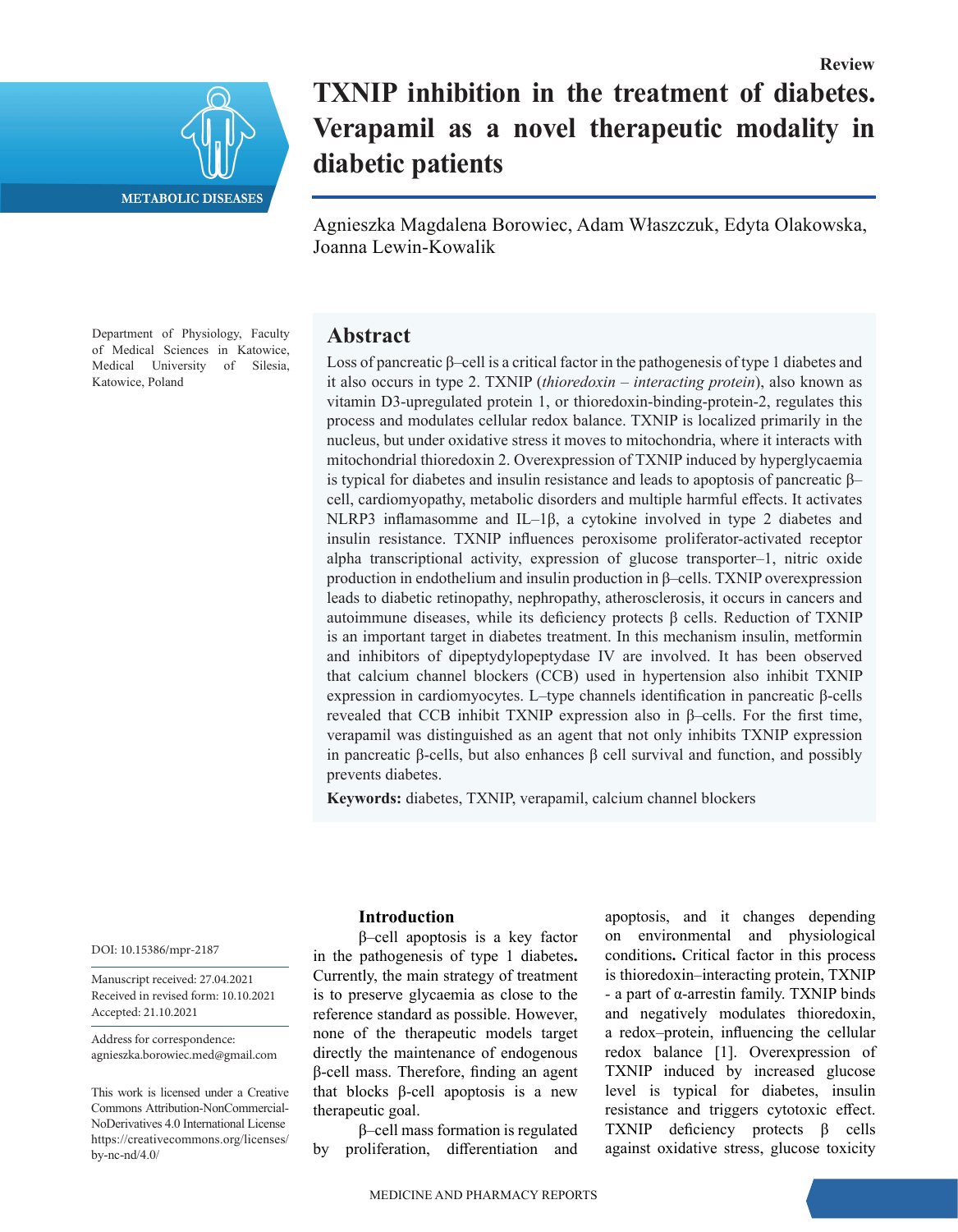and apoptosis [2]. Drugs that inhibit TXNIP expression became an important therapeutic target in diabetes. Lately, verapamil - a calcium channel blocker, used in treatment of hypertension has been examined as a potential therapeutic agent in diabetes.

# **Mechanism of TXNIP activity**

TXNIP acts mainly by inhibition of thioredoxin (Trx) activity. There is thioredoxin-1 in the cytosol and thioredoxin-2 in the nucleus, which have been identified in pancreatic β-cells. Overexpression of TXNIP decreases thioredoxin reductive activity, binds 2 cysteine residues at the Trx active center and cells become more susceptible to oxidative stress and apoptosis [1]. Oxidative stress, due to the overproduction of reactive oxygen species which leads to the induction of protein modification and lipid peroxidation and subsequent cellular dysfunction, has been implicated in numerous human diseases. Thioredoxin system plays an important role in counteracting cellular oxidative stress [3]. It is crucial in maintaining the balance of intracellular reduction/oxidation. Thioredoxininteracting protein induces oxidative stress by inhibiting thioredoxin activity by direct binding to Trx1, Trx2 and thus inhibits the reducing activity of thioredoxin through their disulfide exchange [4].

It has been revealed that under physiological conditions, TXNIP is localized primarily in the nucleus of pancreatic β-cells and acts as a transcriptional co-repressor by interacting with histone-decetylase-1. Its nuclear localization is mediated mainly by importin- $\alpha$ 1, a part of α-arrestin family. In response to oxidative stress, TXNIP moves from nucleus to mitochondria, where interacts with mitochondrial thioredoxin-2, oxidizes it and inhibits ASK-1 kinase activity [5]. TXNIP competes with ASK-1 to bind to thioredoxin-2, which results in the release of ASK-1, its activation, phosphorylation and initiation of the apoptotic signalling cascade in β–cells [6]. Decreased level of thioredoxin-2 leads to increased cytochrome c release, a mitochondrial death marker [7]. Knockdown of thiodredoxin-2, but not thioredoxin-1 results in activation of caspase-3 [5].

TXNIP is also involved in NOD-like receptor protein-3, NLRP3 inflammasome activity in a redox dependent system [8]. NLRP3 inflammasome activation is initiated by TXNIP and it has been implicated in obesityinduced insulin resistance and  $β$  cell dysfunction [9]. Increased TXNIP-NLRP3 activation, nitrative stress and impaired vascular endothelial growth factor-receptor 2, VEGF-R2 activation are involved in high-fat diet-induced obesity that compromise vascular recovery in response to ischemic insult. Deletion of TXNIP restores blood flow, reduces nitrative stress and inhibits inflammasomemediated inflammation, but it does not impact VEGF/ VEGF-R2 [10]. NOD-like receptors are localized in the cytosol, where they act as molecules detecting signals from

cells undergoing stress, damage or death [11]. Activated NLRP3 forms inflammasome, responsible for activation of caspase-1 and -5, which leads to proteolytic activation of the proinflammatory cytokines, i.e. IL-1β, a cytokine involved in type 2 diabetes, insulin resistance and acute liver failure. Increased level of IL-1β directly inhibits insulin signalling cascade by serine phosphorylation of insulin receptor substrate (IRS)-1 and indirectly induces TNF- $\alpha$ , which is an inducer of insulin resistance [12]. Targeting TXNIP-NLRP3 inflammasome is a potential therapeutic target also in obesity-induced vascular complication and acute liver failure, as well [13].

# **TXNIP function**

TXNIP is expressed in peripheral tissues: skeletal muscles, adipocytes, liver, central nervous system, cardiomyocytes, endothelium**.** Thioredoxin system plays a significant role in carbohydrate metabolism, insulin production and sensitivity, blood pressure regulation, atherogenesis, inflammation, chemotactic activity of macrophages and elevated triglyceride–HDL ratio, in addition to central obesity and often accompanied by non-alcoholic steatohepatitis [14]. TXNIP is associated with glucose and lipid metabolism through pleiotropic actions including influence on the β-cells function, hepatic glucose production, adipogenesis, decrease of energy expenditure, reduction of insulin sensitivity in peripheral tissues (Table I) [15,16]. TXNIP is also a critical factor in diabetic cardiomyopathy [2]. In malignant tumors, such as acute lymphocytic leukemia, lung carcinoma, breast cancer, colorectal cancer, hepatocellular and gastric cancer, non-Hodgkin lymphoma, pancreas cancer, myeloma, an increased level of thioredoxin have been reported in association with aggressive tumor behavior. Thus, Trx system is also targeted for the prevention and treatment of cancer, autoimmune and chronic inflammatory diseases [14]. Expression of TXNIP is induced by UV radiation, γ-radiation, high temperature, hypoxia,  $H_2O_2$ and hyperglycemia. TXNIP expression in pancreatic β-cells generated by high glucose levels is critical for glucotoxicity–induced apoptosis of β cells [17]. TXNIP does not harm cells, when it is within reference levels, but when its level increases, there are many undesired metabolic effects. TXNIP also serves as a key regulatory point for cells in deciding how to respond to acute energy stress. It has been reported that the modulation of the thioredoxin system may be considered as a new target in the management of the metabolic syndrome, insulin resistance, and type 2 diabetes, as well as in the treatment of hypertension and atherosclerosis.

TXNIP regulates peripheral glucose uptake, influencing expression and localization of GLUT-1 (glucose transporter-1). TXNIP suppresses glucose uptake directly by binding to the GLUT-1 inducing its internalization (Figure 1) and indirectly, by reducing the level of GLUT-1 mRNA.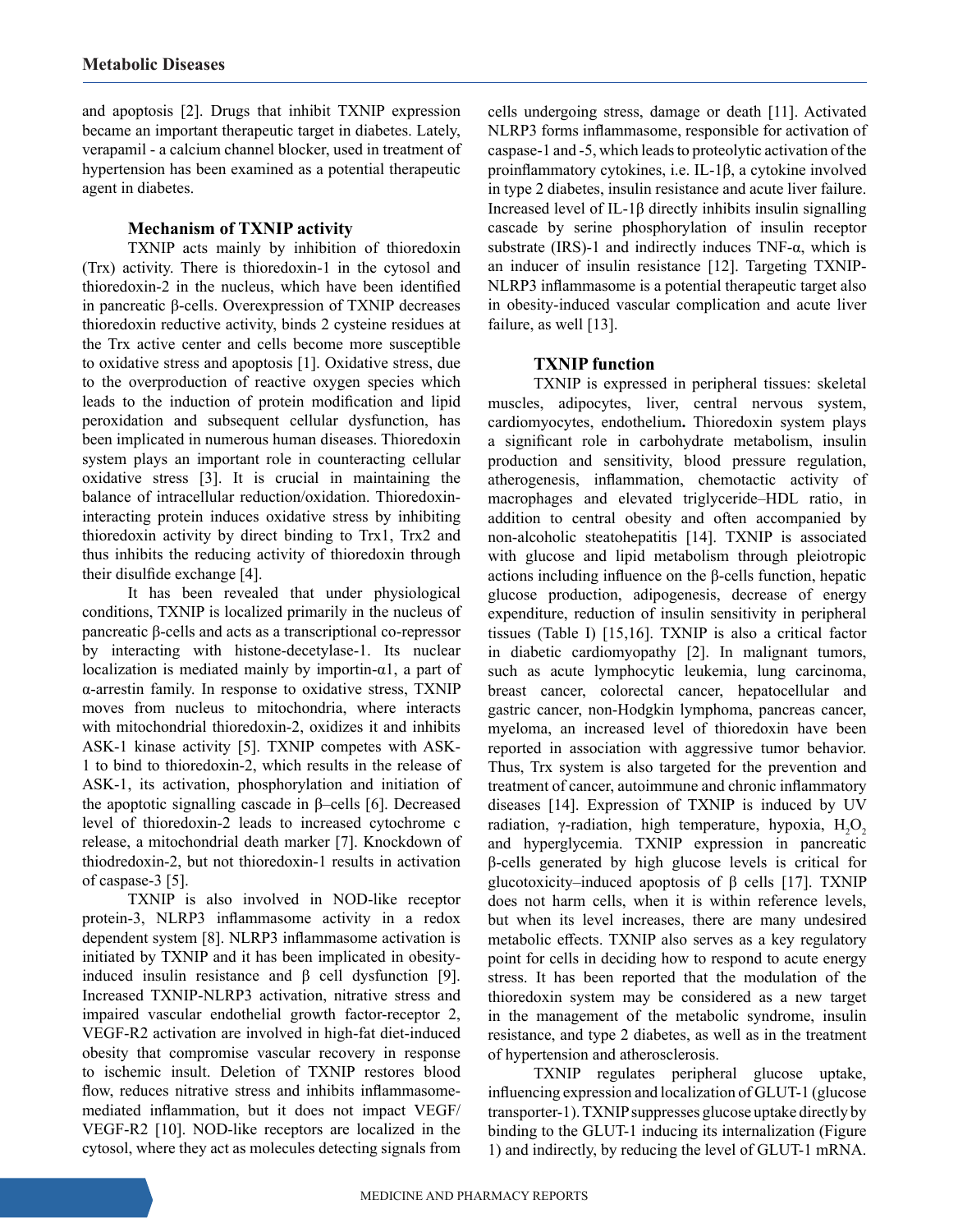TXNIP is phosphorylated by AMP-activated protein kinase, AMPK under energy stress. Phosphorylation of TXNIP leads to degradation of TXNIP, its dissociation from the glucose transporter GLUT1. Thus, it prevents GLUT1 from being endocytosed, substantially increased expression of GLUT-1 and consequently permitting an acute increase inglucose influx (Figure 2) [18,19]. Phosphorylation on the same TXNIP site by protein kinase B (AKT) results in an equivalent increase in glucose influx. Activation of AKT increases glucose uptake for energy storage in muscle and adipose tissues, as well as for energy consumption in fast dividing cells, such as in cancer. TXNIP is a direct substrate of protein kinase B and is responsible for mediating AKTdependent acute glucose influx after stimulation by growth factor. TXNIP is also an adaptor for the basal endocytosis of GLUT-4 and its absence allows rapid glucose uptake in muscle and adipose tissues, which causes hypoglycemia during fasting. TXNIP is as a key node of signal regulation and response for modulating glucose influx through GLUT1 and GLUT4 [20].

It was observed that reduction of TXNIP expression by siRNA gene silencing enhanced both basal and insulin-

 **Table I.** TXNIP influence on metabolism.

stimulated glucose uptake [15]. TXNIP mediates glucose dependent up-regulation of islet amyloid peptide, that promotes inflammation and β-cell toxicity by aggregating into insoluble amyloid fibrils found in islets of most patients with type 2 diabetes [21]. The occurrence and development of diabetes and its chronic complications are closely related to the oxidative stress reaction and the increase of oxygen free radical production in diabetic patients. TXNIP facilitates the oxidative stress response in glomerular mesangial cells through AMPK pathway and leads to diabetic nephropathy. Thus TXNIP is a therapeutic target for diabetic nephropathy treatment [4].

It has been argued that TXNIP inhibition enhances β-cell survival and function [22]. It is still unclear whether it is caused by their increased proliferation or only by inhibition of β-cell lost. TXNIP deficiency prevents insulin resistance and diabetes type 2 [23]. In Shalev's studies, reduction of TXNIP levels was beneficial, animals improved insulin sensitivity, did not develop diabetes or metabolic disorders. TXNIP–deficient mice had increased β cell mass [2]. Overexpression of TXNIP has been evidenced in patients with diabetes and glucose intolerance [15].



**Figure 1 (left).** Direct supression of glucose uptake by TXNIP binding to GLUT-1. It leads to its internalization. **Figure 2 (right).** Phosphorylation of TXNIP by AMP-activated protein kinase, AMPK leads to its degradation and increased expression of GLUT-1.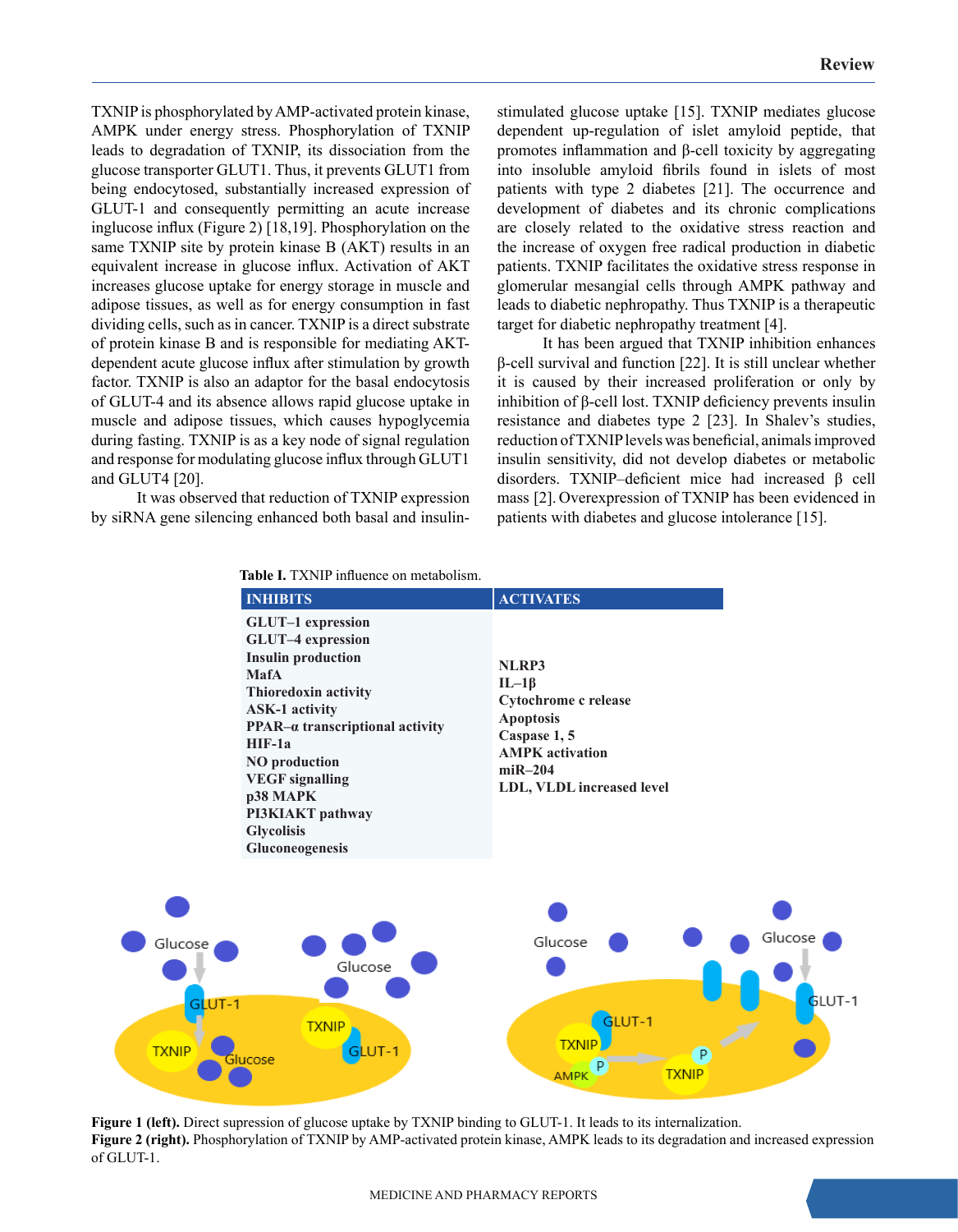TXNIP is expressed in the endothelium, where its raised level results in pro–inflammatory factors activation**.** During prolonged hypoxia TXNIP expression is increased, as a result of inhibition of the mTORC1 signaling pathway [24]. TXNIP overexpression reduces hypoxia-inducible factor 1a activity. There are multiple interactions between thioredoxin–interacting protein and nitric oxide signalling. TXNIP inhibits NO production in endothelium and the production of iNOS is significantly increased in TXNIP gene knockout mice [25]. It has been shown that not only TXNIP suppresses NO generation and its biological effects, but also NO inhibits expression of TXNIP mRNA [26,27]. Those changes are accompanied by decreased vascular endothelial growth factor, concurrent with increased expression of reactive oxygen species and vascular cell adhesion molecule–1 in the aortic endothelium. In addition, TXNIP overexpression in primary human aortic endothelial cells induced by hyperglycaemia or overexpression of carbohydrate response element binding protein (ChREBP) promotes early apoptosis and impaired NO bioactivity. The correlation between TXNIP expression levels and endothelial dysfunction suggests that TXNIP is a biomarker for vascular complications in diabetic patients [28].

Overexpression of thioredoxin-interacting protein contributes to the development of diabetic retinopathy [29]. Genetic inhibition of TXNIP preserved retinal neuronal function in retinopathy. Lina et al. discovered that in diabetic retinopathy treatment with verapamil through inhibition of TXNIP enhanced thioredoxin reductase, significantly inhibited toll-like-receptor-4 mediated NLRP3 inflammasome assembly with subsequent diminishing of inflammatory markers (TNF-α and IL-1β) release into the vitreous, suppression of pathological angiogenesis and preservation pancreatic islets diameter [30].

Perrone et al. investigated whether hyperglycemia and activation of the receptor for advanced glycation end products (RAGE) cause inflammation in rat retinal endothelial cells through TXNIP activation. They discovered that RAGE activation by its ligand S100B and hyperglycemia in retinal endothelial cells induces the expression of TXNIP and inflammatory genes: Cox2, VEGF-A, ICAM1 and leads to endothelial dysfunction in diabetic retinopathy [31]. Duan et al. investigated whether the absence of TXNIP alters diabetes-associated retinal angiogenesis. They observed that knockdown of TXNIP in mouse model suppresses moderately high glucoseinduced reactive oxygen species generation, migration, tube formation and activation of Akt/mTOR pathway. Gene silencing of TXNIP blocks VEGF-induced angiogenic response by inhibiting VEGF-R2 and downstream signal pathway Akt/mTOR activation [29]. In conclusion, TXNIP deficiency inhibits vascular endothelial growth factor and moderately high glucose-induced angiogenic response in mice retinas and suggests TXNIP is a potential therapy target for treatment of proliferative diabetic retinopathy.

# **Pharmacological regulation of TXNIP Calcium channels blockers**

First class calcium channels blockers (CCB) inhibit L-type calcium channels which are present in the cardiomyocytes and also in pancreatic β-cells. It has been proved that CCBs reduce TXNIP expression in β-cells and enhance their survival [32]. Verapamil is first class L–type calcium channel blocker and reduces cellular calcium influx, which results in vasodilatation, lowering blood pressure and in reduction of cardiac muscle contractility and atrioventricular conduction slowing [33]. β–cell insulin release is also dependent on calcium influx. Inhibition of calcium entry is expected to inhibit β-cell insulin release. However, significantly increased insulin–serum levels were observed in verapamil–treated animals. In an experiment with severe–insulin–resistant mice, verapamil improved insulin sensitivity and contributed to overall improved glucose homeostasis [32].

Ovalle et al. assessed the efficacy and safety of oral verapamil added for 12 months to a standard insulin regimen in adult patients with recent-onset of type 1 diabetes. All patients were screened with mixed-meal tolerance tests, MMTT for the presence of a minimal stimulated C-peptide value of  $\geq$  0.2 nmol/L and at least one positive auto–antibody associated with type 1 diabetes. To assess endogenous beta cell function, the primary endpoint, they measured the MMTT stimulated C-peptide area under the curve at baseline, after 3 months and 12 months. The results showed that verapamil group had lower mean fasting plasma glucose - 6.4 mmol/L, while the control group achieved 6.9 mmol/L. HbA1C level was nonsignificantly diminished: the verapamil group 6.6 %, while in the placebo group 6.8 % HbA1C. Hypoglycemic events defined as blood glucose episodes < 2.2 mmol/L was 0.5 events/month in the verapamil group, and 2.7 events/month with placebo. Moreover, exogenous insulin requirements after 12 months increased 27.0 % in the verapamil group, but in control group 69.8%. In 3 months insulin requirements were raised by 26.0 % in placebo group and only by 5.9% in the verapamil group. The endogenous β cell function determined by meal–stimulated C-peptide AUC in verapamil group was significantly larger: 0.74 nmol/L than in control group 0.46 nmol/L at both 3 and 12 months [34]. The authors revealed that an addition of verapamil may be a safe and effective novel approach to promote endogenous beta cell function and reduce insulin requirements and hypoglycemic episodes in adult patients with recent-onset of type 1 diabetes.

The molecular mechanism of verapamil influence on pancreatic β–cells was explained in Shalev's study. It has been proved that verapamil and other calcium channel blockers decrease TXNIP expression and prevent β-cells apoptosis in mouse model and in humans, as well. Verapamil and other CCBs preserve functional β-cell mass through inhibiting TXNIP expression, prevent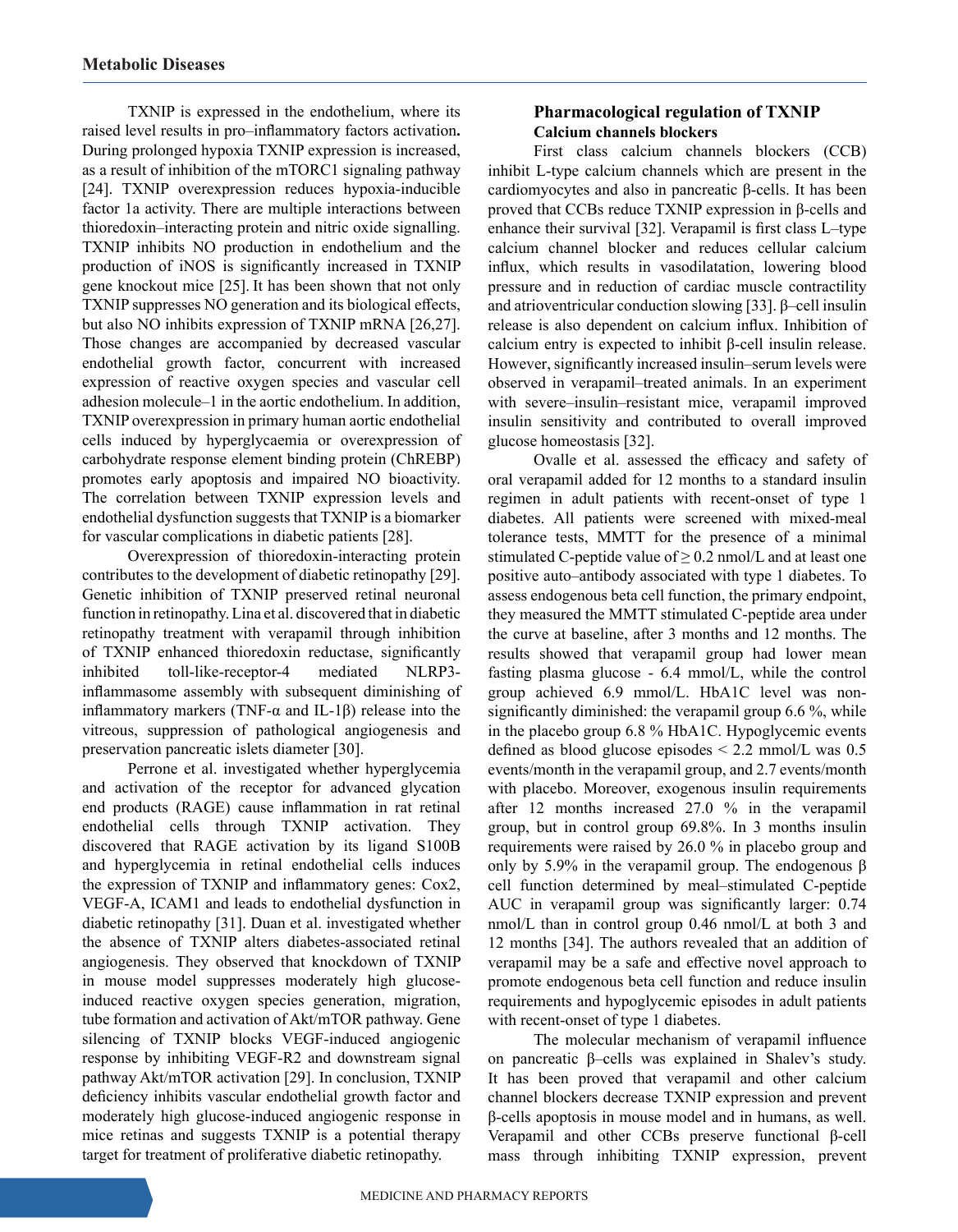from streptozocin-induced diabetes and enhance glucose homeostasis in obesity-induced diabetes. This protection was accompanied by 80% reduction of TXNIP levels in isolated islets of verapamil–treated animals [32]. Thus, verapamil is as an agent delaying β-cell apoptosis.

It has been shown that verapamil acts through reduction of intracellular calcium level, inhibition of calcineurin signaling, reduction of carbohydrate response element binding protein, ChREBP nuclear entry and its binding to the E-box repeat in the TXNIP promoter in a time–dependent manner, which results in the inhibition of TXNIP transcription (Figure 3). In response to glucose, ChREBP dephosphorylates, translocates from the cytosol into the nucleus and binds to E-box repeat [35]. Verapamil leaves ChREBP mRNA expression and total ChREBP protein levels unchanged, while nuclear ChREBP is significantly reduced. Calcium regulates gene expression by two pathways, the calcium-dependent Ser-Thr protein phosphatase 2B, PP2B/calcineurin and calcium/ calmodulin-dependent protein kinase, CaMK. It has been found that the calcineurin inhibitor-CyA reduced TXNIP mRNA levels and TXNIP promoter activity. It also led to decreased carbohydrate response element binding protein nuclear levels, thereby mimicking verapamil effects [36].

To study the influence of other calcium channels blockers on β-cell TXNIP expression, Shalev et al. incubated INS-1 rat β-cells with diltiazem or verapamil and measured changes in endogenous TXNIP mRNA. Both agents decreased TXNIP mRNA, but verapamil resulted in 50% reduction. In contrast, propranolol (β-blocker) had no effect on TXNIP expression. The studies were performed at 11 mmol/l glucose, however verapamil had no effect on TXNIP expression under normal glucose level (5 mmol/l) [32]. In a cohort study REGARDS (Reasons for Geographical and Racial Differences in Stroke), Khodneva et al. examined the relationship between the use of various calcium channel blockers and fasting serum glucose levels in diabetic patients [37]. Patients treated with verapamil and other calcium channels blockers had lower fasting serum glucose by 9.7 mg/dL and 7.3 mg/dL respectively, compared to non-calcium channels blockers users. Additionally, verapamil users had 9.6 mg/dL lower blood glucose compared to diabetic without calcium channels blockers therapy. There was no statistically significant difference in serum glucose level between verapamil-users and non-users. Dissimilarity in serum glucose in verapamilusers and non-users was greater for those on insulin therapy only. The differences were greater between insulin–users and patients on insulin in combination with oral therapy. The largest difference [37 mg/dL] was in patients treated insulin and verapamil alone. Similar but less pronounced differences in fasting serum glucose levels were found for the all examined calcium channels blockers.

Influence of calcium channels blockers on the development of diabetes was also measured in INternational VErapamil SR-Trandolapril STudy [INVEST] trial. Predictors of development of type 2 diabetes among patients treated for high blood pressure were examined. Participants treated with verapamil and trandolapril were less likely to develop diabetes than those treated with atenolol [38].

Verapamil reduces TXNIP expression in cardiomyocytes [39]. Administration of verapamil in mice reduced cardiac TXNIP expression and cleaved caspase-3, even in severe diabetes and diminished TXNIP levels were associated with decreased apoptosis. The effect was dose–depended [40]. Cardiomyocyte-specific TXNIP gene knock-out reduced caspase-3 level in the heart, diminished apoptosis and reduced cardiac hypertrophy in response to hypertension [39]. TXNIP reduction is a powerful aim to enhance survival of cardiomyocytes and agents such as calcium channels blockers become an important therapeutic target. Xu et al. investigated the role of TXNIP in prediabetic neuropathy and therapeutic potential of verapamil. Verapamil, a known inhibitor of calcium channels, also improved prediabetic neuropathy in the highfat-diet-fed mice by inhibiting the upregulation of TXNIP. This finding suggests that TXNIP might be a potential target for the treatment of neuropathy in prediabetic patients with dyslipidemia as well [41].

Carbohydrate response element binding protein (ChREBP) whose nuclear entry is significantly reduced in response to verapamil is mainly expressed in β-cells, liver and adipose tissue. Minghying et al. investigated that the TXNIP antagonist verapamil inhibits activation of the NLRP3 inflammasome, inflammatory responses and oxidative stress in acute liver failure, ALF. After confirming the optimal concentration of verapamil for ALF it was evident that, compared with the control and verapamil groups, serum levels of ALT and AST were significantly reduced by verapamil treatment [13]. Verapamil plays a protective role during the treatment of non-alcoholic fatty liver disease, NAFLD. Its administration significantly improves glucose control, body weight, and serum triglyceride levels and reduces pro-inflammatory marker levels [42].

#### **Insulin**

TXNIP and diabetes induces in β-cell expression of a specific microRNA, miR-204, which blocks insulin production by directly targeting and down-regulating *MafA*, insulin transcription factor [23]. It has been found that insulin represses TXNIP gene expression (Figure 4). It has been observed that in TXNIP gene knockout mice the serum insulin and C–peptide levels were elevated and prolonged secretion of insulin has been shown [22]. It was unclear if suppression of TXNIP by insulin was secondary to lower glucose level or due to a direct effect of insulin influence. It has been shown in mouse model that the influence of insulin on TXNIP expression is strongly related with insulin receptor signaling. In mouse skeletal muscle with insulin receptor gene knockout, treatment with insulin failed to suppress TXNIP expression [15].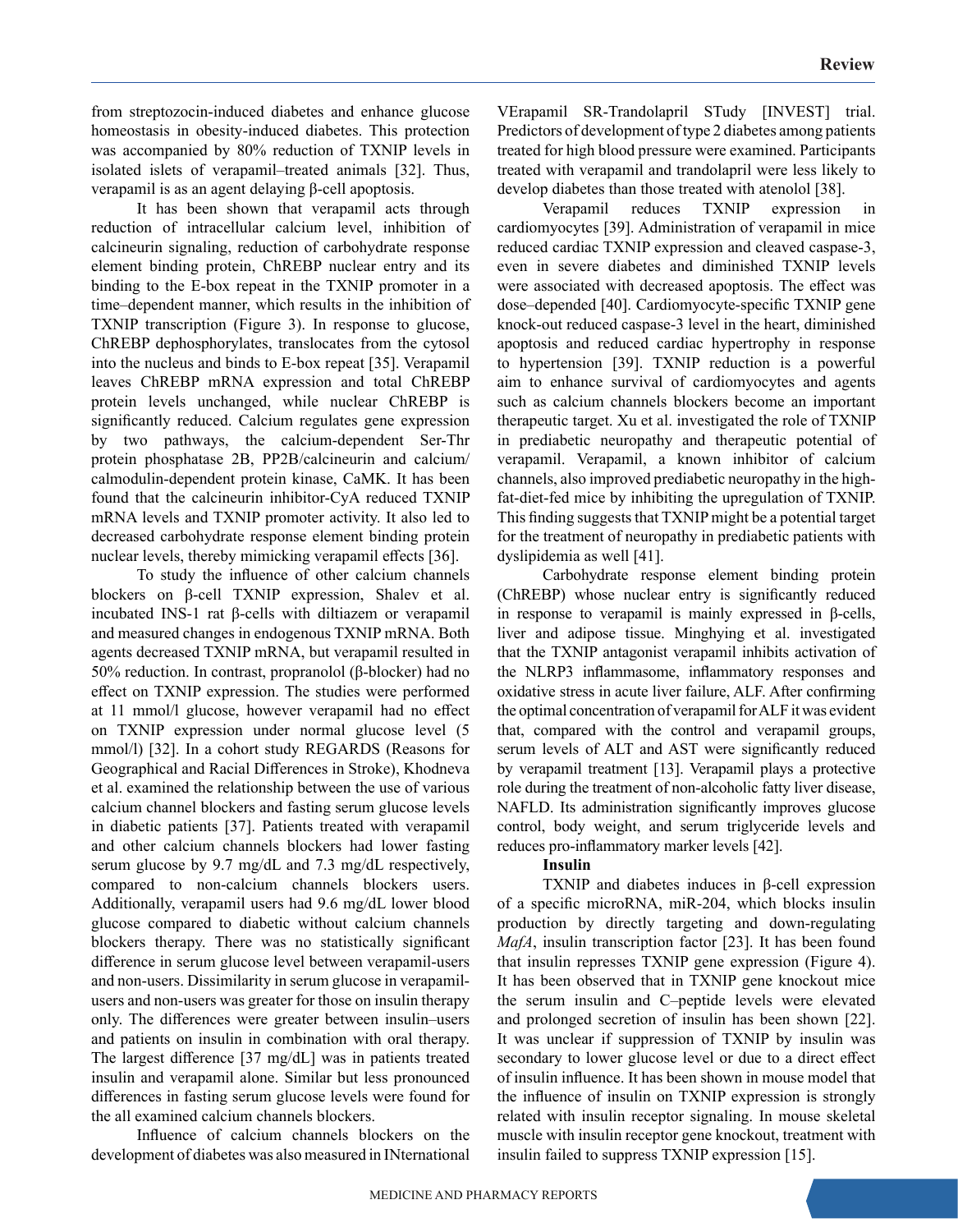#### **Metformin**

Metformin, dimethylbiguanide, is commonly used in the treatment of diabetes mellitus type 2. It decreases glucose-induced TXNIP mRNA and protein levels in beta cells through its ability to activate AMPK [35]. Metformin suppresses the recruitment of ChReBP and FOXO1 on TXNIP promoter in endothelial cells, as well as verapamil,

#### **Mechanisms of inhibition TXNIP**



### partially by reducing their nuclear entry and is mediated by the AMP activated kinase, AMPK (Figure 4) [43,44]**.** Metformin suppresses not only the expression of TXNIP, but also the interaction between TXNIP and NLRP3, which leads to activation of proinflammatory cytokines, involved in type 2 diabetes and insulin resistance [45].



**Figure 3.** Possible mechansms of inhibition of TXNIP.<br> **Figure 4.** Inhibition of TXNIP transcription through supression<br>
the nuclear entry of ChREBP and FOXO1 by veranamil. the nuclear entry of ChREBP and FOXO1 by verapamil, metformin and insulin.

#### **Conclusions**

TXNIP has a pleiotropic influence on metabolism (Table I). Overexpression of TXNIP is typical for patients suffering from diabetes type 1 and 2 and its chronic complications, as well as in cancers, autoimmune diseases, elevated triglyceride–HDL ratio and atherosclerosis. It has been proved that TXNIP inhibition is a critical mechanism preventing β-cell apoptosis, cardiomyopathy, diabetic retinopathy, nephropathy, neuropathy, autoimmune disorders, cancers and acute liver failure. It reduces nitrative stress, inhibits inflammasome-mediated inflammation and improves insulin sensitivity. Commonly used anti–diabetic drugs, i.e. insulin, metformin, DPP–IV inhibitors act in this mechanism. It has been observed that first class calcium channels blockers inhibit L-type calcium channels which are present not only in the cardiomyocytes, but also in pancreatic β-cells. Decreased expression of TXNIP in cardiomyocytes in diabetic patients treated with calcium channels blockers because of hypertension finally focused the attention on verapamil. It acts through TXNIP inhibition to promote β-cell survival and improve glucose-homeostasis. In patients treated with verapamil and insulin, better glucose profile was observed as well as higher C-peptide levels. Moreover, it has been proved that inhibition of TXNIP by verapamil improves retinal neuronal function and mitigates diabetic retinopathy, as well as pancreatic injury. Numerous studies proved that verapamil enhances β-cell function by inhibition of TXNIP and has

a wide positive effect on whole metabolism. It helps to prevent serious diabetic complications – cardiomyopathy, neuropathy, retinopathy, nephropathy, acute liver failure, non-alkoholic fatty liver disease, while other calcium channels blockers do not present such an influence. Verapamil added to standard insulin therapy is effective in reducing of insulin requirements, hypoglycemic episodes and lowering fasting serum glucose. The multiple effects of verapamil, because of its inhibition of TXNIP, brings new information regarding its administration. Verapamil used as an additional drug or as a preferred drug in concomitant hypertension affects positively the diabetes treatment. Through its mechanism of action verapamil became an interesting object of further studies in multiple diseases.

**Abbreviations**  AKT – protein kinase B ALF – acute liver failure ALT – alanine aminotransferase AMP – adenosine monophosphate AMPK – AMP-activated protein kinase ASK-1 – apoptosis signal regulating kinase 1 AST – aspartate aminotransferase AUC – area under curve CaMK – calcium/calmodulin-dependent protein kinase CCB – calcium channel blockers ChREBP – carbohydrate response element binding protein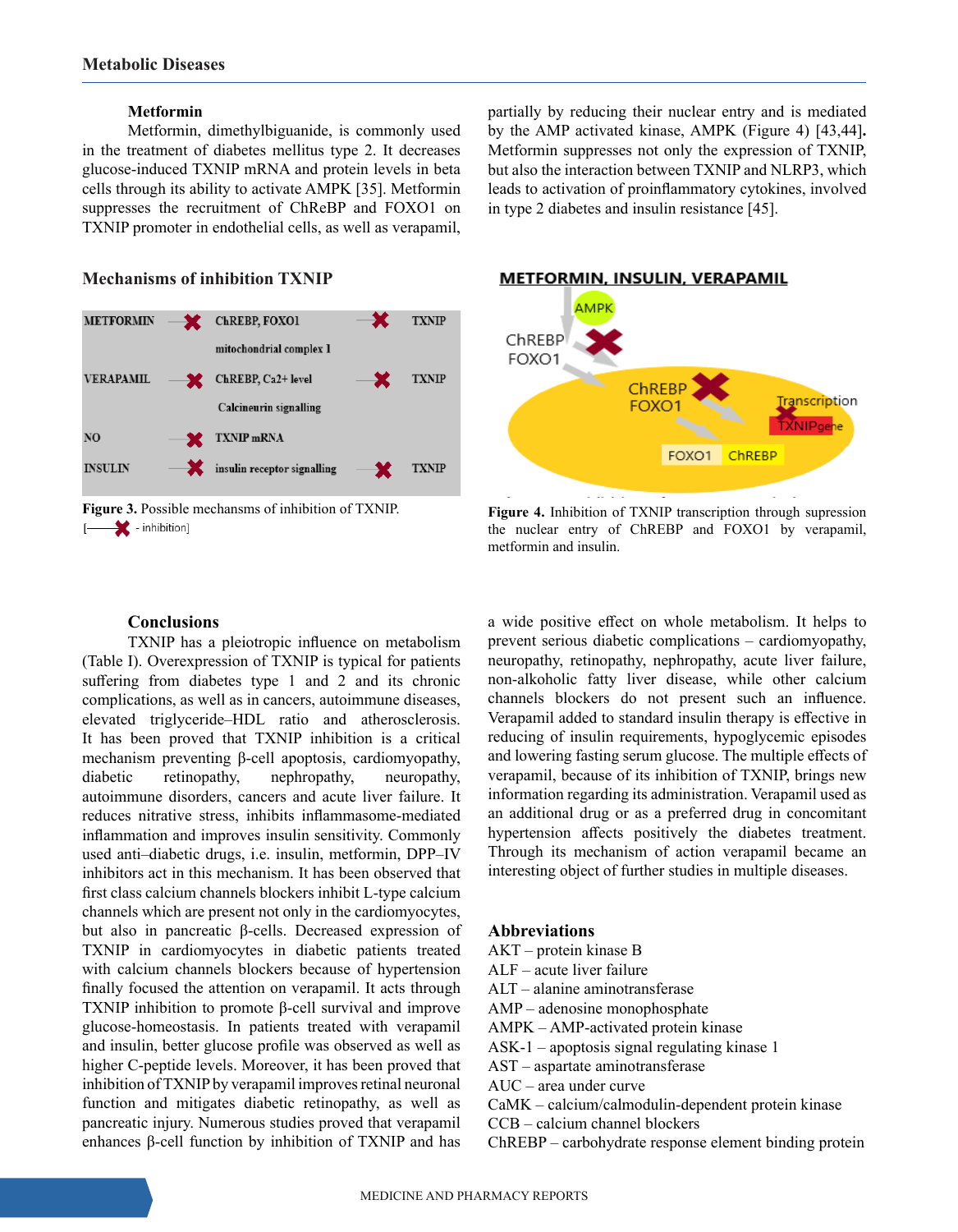COX2 – cyklooxygenase 2

- CyA cyclosporin A, calcineurin inhibitor
- [DPP-IVi] inhibitors of dipeptidylopeptydase
- FOXO1 forkhead box O1
- GLUT-1 glucose transporter 1
- $H_2O_2$  Hydrogen peroxide
- HbA1C hemoglobin A1c
- HDL high-density lipoprotein
- HIF-1a Hypoxia-inducible factor 1-alpha
- ICAM 1 intercellular adhesion molecule 1
- IL-1β Interleukin 1 beta
- iNOS Inducible nitric oxide synthase
- INS-1 rat β-cells rat insulinoma cell line INS-1
- IRS insulin receptor substrate
- LDL low-density lipoprotein
- MafA Transcription factor
- miR–204 MicroRNA 204
- MMTT mixed-meal tolerance tests
- mRNA Messenger RNA
- mTOR mammalian target of rapamycin complex
- NAFLD non-alkoholic fatty liver disease
- NF-kB nuclear factor kB
- NLR nucleotide oligomerization domain-like receptor
- NLRP 3 nucleotide oligomerization domain-like receptor pyrin 3
- NLRP3 NOD-like receptor protein-3
- NO Nitric oxide
- NOD-like receptor protein nucleotide oligomerization domain-like receptors
- p38 MAPK p38 mitogen-activated protein kinase
- PI3KIAKT phosphatidylinositol 3‑kinase (PI3K)/protein kinase B (AKT)
- PP2B/calcineurin protein phosphatase 2B
- PPAR–α Peroxisome proliferator-activated receptor alpha
- RAGE receptor for advanced glycation endproducts
- Ser-Thr protein phosphatase 2B Serine/threonine-protein phosphatase 2B
- siRNA small interfering RNA
- TBP-2 thioredoxin-binding-protein-2
- TLR-4 toll-like receptor 4
- TNF- $\alpha$  tumor necrosis factor alpha
- Trx thioredoxin
- TrxR thioredoxin reductase
- TXNIP thioredoxin–interacting protein
- UV Ultraviolet
- VEGF vascular endothelial growth factor
- VEGF-A vascular endothelial growth factor A
- VEGF-R2 vascular endothelial growth factor-receptor 2
- VLDL very low density lipoprotein

#### **References**

1. Junn E, Han SH, Im JY, Yang Y, Cho EW, Um HD, et al. Vitamin D3 up-regulated protein 1 mediates oxidative stress via suppressing the thioredoxin function. J Immunol. 2000;164:6287-6295.

- 2. Chen J, Hui ST, Couto FM, Mungrue IN, Davis DB, Attie AD, et al. Thioredoxin-interacting protein deficiency induces Akt/ Bcl-xL signaling and pancreatic beta-cell mass and protects against diabetes. FASEB J. 2008;22:3581-3594.
- 3. Yodoi J, Matsuo Y, Tian H, Masutani H, Inamoto T. Anti-Inflammatory Thioredoxin Family Proteins for Meidcare, Healthcare and Aging Care. Nutrients. 2017;9:1081.
- 4. Xu LW, Jimin L, Yingying C, Yaoming X. TXNIP mediated the oxidative stress response in glomerular mesangial cells partially through the AMPK pathway. Biomed Pharmacother. 2018;107:785–792.
- 5. Saxena G, Chen J, Shalev A. Intracellular shuttling and mitochondrial function of thioredoxin-interacting protein. J Biol Chem. 2010;285:3997-4005.
- 6. Lu J, Holmgren A. Thioredoxin system in cell death progression. Antioxid Redox Signal. 2012;17:1738-1747.
- 7. Tanaka T, Hosoi F, Yamaguchi-Iwai Y, Nakamura H, Masutani H, Ueda S, et al. Thioredoxin-2 (TRX-2) is an essential gene regulating mitochondria-dependent apoptosis. EMBO J. 2002;21:1695–1703.
- 8. Zhou R, Tardivel A, Thorens B, Choi I, Tschopp J. Thioredoxininteracting protein links oxidative stress to inflammasome activation. Nat Immunol. 2010;11:136-140.
- Mori MA, Bezy O, Kahn CR. Metabolic syndrome: is Nlrp3 inflammasome a trigger or a target of insulin resistance? Circ Res. 2011;108:1160-1162.
- 10. Elshaer SL, Mohamed IN, Coucha M, Altantawi S, Eldahshan W, Bartasi M, et al. Deletion of TXNIP Mitigates High-Fat Diet-Impaired Angiogenesis and Prevents Inflammation in a Mouse Model of Critical Limb Ischemia. Antioxidants (Basel). 2017;6:47.
- 11. Schroder K, Zhou R, Tschopp J. The NLRP3 inflammasome: a sensor for metabolic danger? Science. 2010;327:296-300.
- 12. Abderrazak A, Syrovets T, Couchie D, El Hadri K, Friguet B, Simmet T, et al. NLRP3 inflammasome: from a danger signal sensor to a regulatory node of oxidative stress and inflammatory diseases. Redox Biol. 2015;4:296-307.
- 13. Han M, Li S, Li L. Verapamil inhibits early acute liver failure through suppressing the NLRP3 inflammasome pathway. J Cell Moll Med. 2021;25:5963-5975.
- 14. Tinkov AA, Bjørklund G, Skalny AV, Holmgren A, Skalnaya MG, Chirumbolo S, et al. The role of the thioredoxin/ thioredoxin reductase system in the metabolic syndrome: towards a possible prognostic marker? Cell Mole Life Sci. 2018;75:1567–1586.
- 15. Parikh H, Carlsson E, Chutkow WA, Johansson LE, Storgaard H, Poulsen P, et al. TXNIP regulates peripheral glucose metabolism in humans. PLoS Med. 2007;4:el58.
- 16. Alhawiti NM, Al Mahri S, Aziz MA, Malik SS, Mohammad S. TXNIP in Metabolic Regulation: Physiological Role and Therapeutic Outlook. Curr Drug Targets. 2017;18:1095-1103.
- 17. Chen J, Saxena G, Mungrue IN, Lusis AJ, Shalev A. Thioredoxin-interacting protein: a critical link between glucose toxicity and beta-cell apoptosis. Diabetes. 2008;57:938-944.
- 18. Wu N, Zheng B, Shaywitz A, Dagon Y, Tower C, Bellinger G, et al. AMPK-dependent degradation of TXNIP upon energy stress leads to enhanced glucose uptake via GLUT1. Mol Cell. 2013;49:1167-1175.